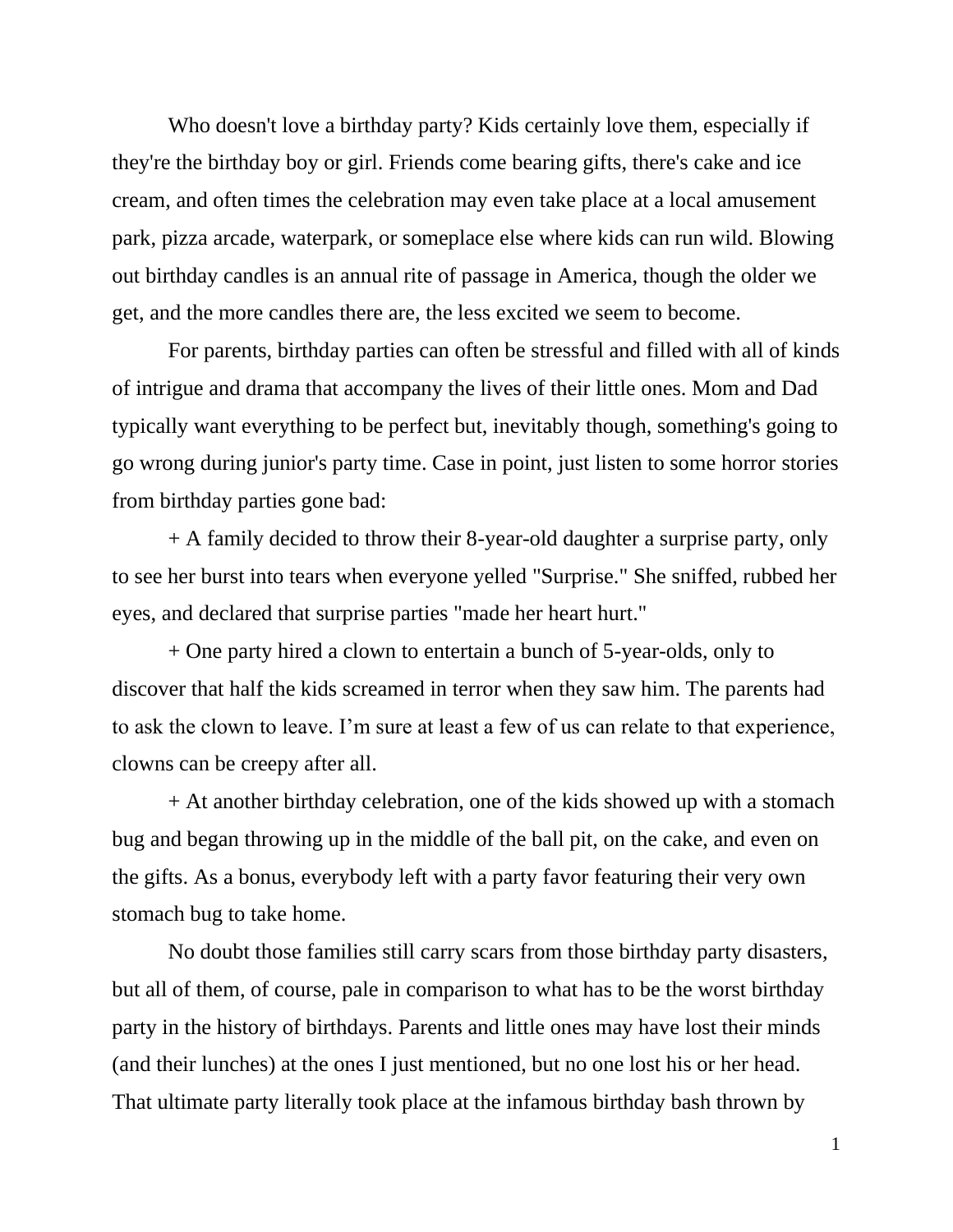Herod Antipas. And in our Gospel this morning, the story is told in the form of a flashback narrative.

Once upon a time, a certain king -- his name was Herod Antipas -- became aware of an itinerant preacher from Nazareth who was performing all sorts of miracles. King Herod wasn't technically a king, but rather he was a *tetrarch*, a Roman-appointed governor of the territory of Galilee. His father, Herod the Great, was called a king, but he, too, was really one in name only, being an operative of Emperor Augustus at the time Jesus was born.

Rumors about Jesus had been circulating, and people speculated about who he was. Some thought he was John the Baptist raised from the dead, others Elijah, and still others thought he was another one of the Old Testament prophets. Notice that these are the same rumors Jesus' own disciples mentioned when he would later ask them, "Who do the people say that I am?" The king was convinced that only one of those rumors could be true -- that John the Baptist, the prophet whom he had both feared and revered, had come back from the dead.

This then leads us to our party flashback found in Mark, which gives us the details regarding the Baptizer's demise. King Herod arrested John, and put him in prison, because the prophet had condemned the king's marriage to the queen -- who happened to be his brother's ex-wife. The king saw himself as a sort of modern messiah, working, as he was, on the temple in Jerusalem as his father had done. John attacked that line of thinking by saying in effect that no real messiah would do the kinds of shameful things that Herod had done.

And what had he done? He had fallen in love, or in lust, with his sister-inlaw Herodias, who was the wife of his half-brother Herod II, who was also known as Philip" in the New Testament. They'd met around 29 CE when the king visited his half-brother on the way to Rome. As for his sister-in-law, the idea of becoming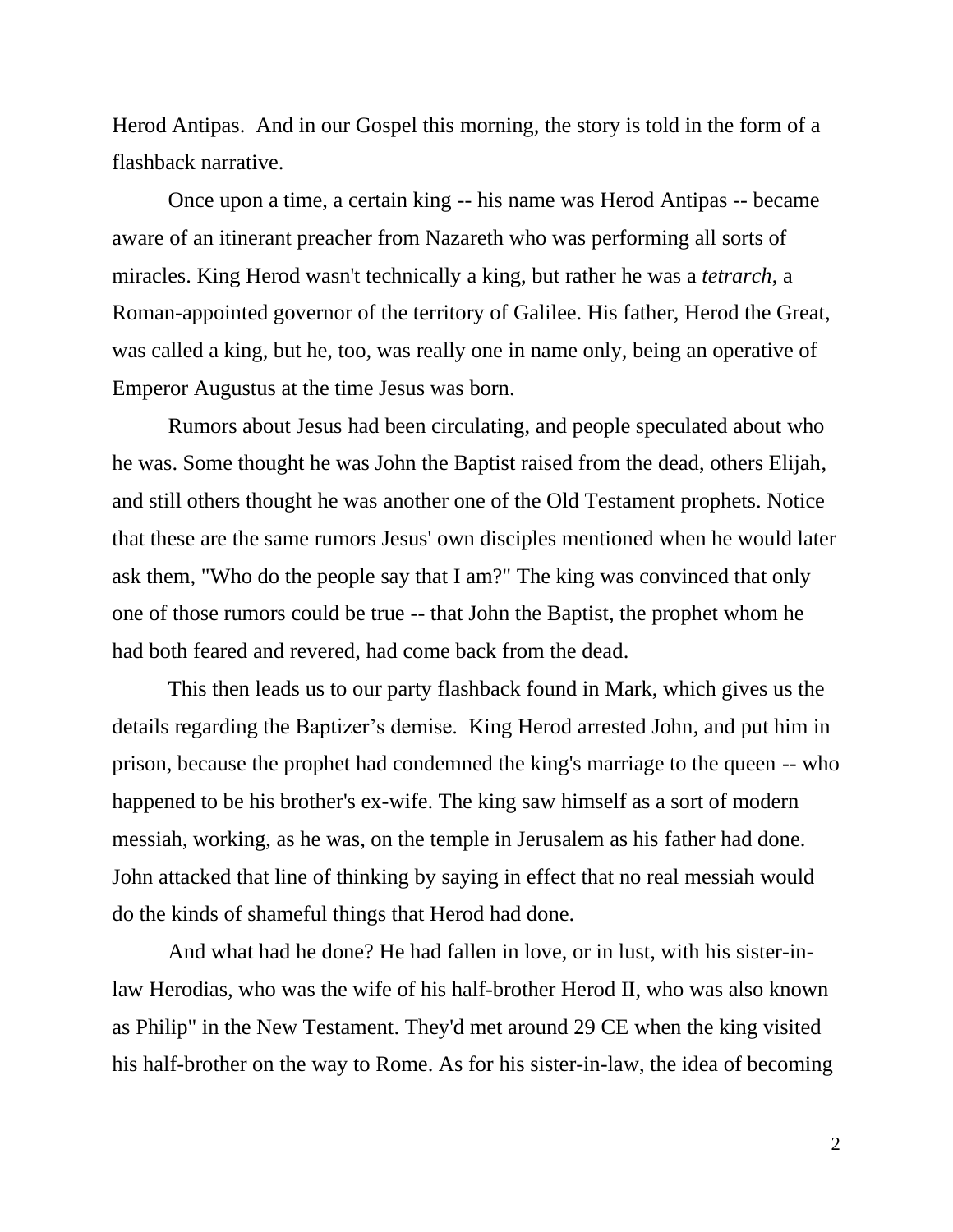the wife of a tetrarch appealed to her, and she agreed to marry him if Antipas got a divorce from his first wife. So he did. And so she did.

Herodias than divorced Philip and eventually moved into the king's palace where they hoped to live happily ever after. But not only was their marriage a political problem, it was also a major violation of Jewish law, which forbade marriage to a brother's wife, unless it was to raise a deceased brother's children. But, Philip was not only alive; he and Herodias had a daughter together. And because John the Baptist wasn't afraid to speak out against their shady and illicit family dynamics, Herodias saw him as a pain in her aspirations and wanted him dead and out of the way.

The king, on the other hand, feared and protected John because he was a holy man and he liked his preaching, even if he didn't quite get it. You might even say that Herod should have been more than "perplexed" at what John was preaching. John was proclaiming nothing less than the coming of the real messiah. The kind of kingdom, and power, that Mr. Antipas desired was nothing compared to the one who would usher in the kingdom of God. In fact, the acting King would be confused about Jesus until the end. Sadly he would never come to the realization that the one who would eventually wear a crown made out of thorns was the real royalty.

Ok, so when the king's birthday rolled around, he decided to throw a party for himself, and he invited the rich and powerful members of his court. And although Jews generally didn't celebrate birthdays back then, the Romans and Greeks did, and therefore the king, being an aficionado of all things Roman, wanted to celebrate, to boogie on down, to get his freak on!

Apparently, the parties of the Herodian court were legendary for their excesses. So it goes without saying that King Herod most likely indulged in more than a few glasses from the punch bowl. Herodias, seeing her chance to influence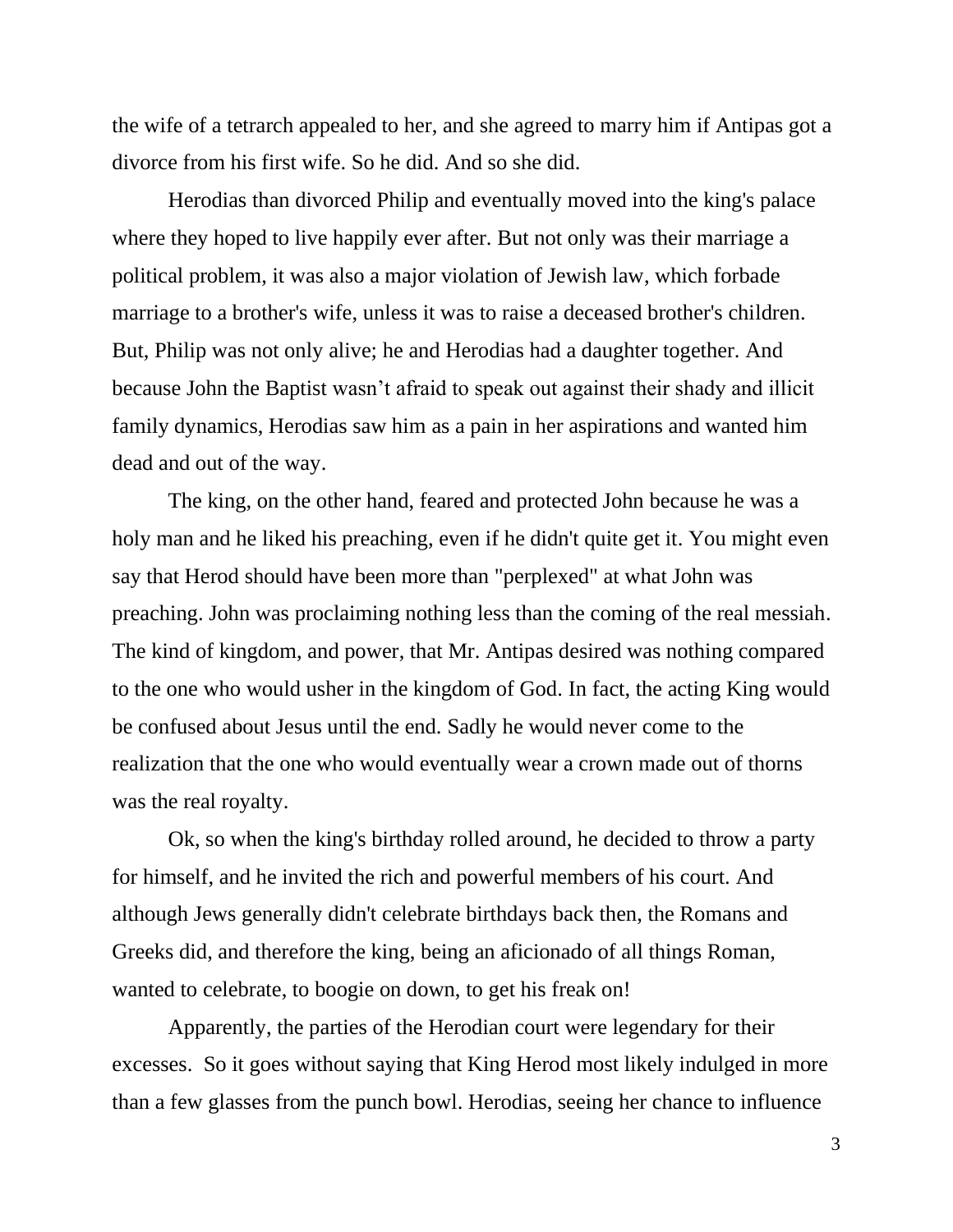her new spouse, and bump off that annoying prophet, had her daughter dance for her new husband.

Loosened up and lusty from partying, Antipas went gaga over his stepdaughter (another no-no) and made a rash oath that he would give her anything she wanted, even half his kingdom, which wasn't his to give in the first place. And when the daughter went to her mother for advice, on what to ask for, the nasty queen was ready with the request: "I want you to give me the head of John the Baptist on a platter." Apparently, she wasn't much of a cake and ice cream kind of person.

Anyway, the king now trapped by his own words, and not wanting to lose face in front of the members of his court, reluctantly ordered the prophet's head served up on a plate. The girl then gave it to her mother, as though she were giving her mother a birthday present. Afterwards, John's disciples came to claim his body and laid it in a tomb – perhaps a foreshadowing of Jesus' own death, and a reminder that death is, more often than not, the party favor for those who speak truth to power.

And the **moral of the story?** It's interesting that Mark spends more ink on this narrative than others we might expect. In his rapid-fire telling of Jesus' life and ministry, he doesn't ever give us an account of Jesus' birth, and only a few slight details featuring his baptism by John, his journey into the wilderness, and not all that much regarding the teachings of Jesus, which are found in the other gospels. Today's tale looms large, however, and perhaps it's because Mark wants us to recognize that following the true king is a costly business*.* Giving our allegiance to him will often put us sideways with the political and social forces that seem to govern our world.

Speaking the truth often results in being ignored, and pushed aside, at best. And, at worst, it may even put us on a cross. That's where the true messiah will go,